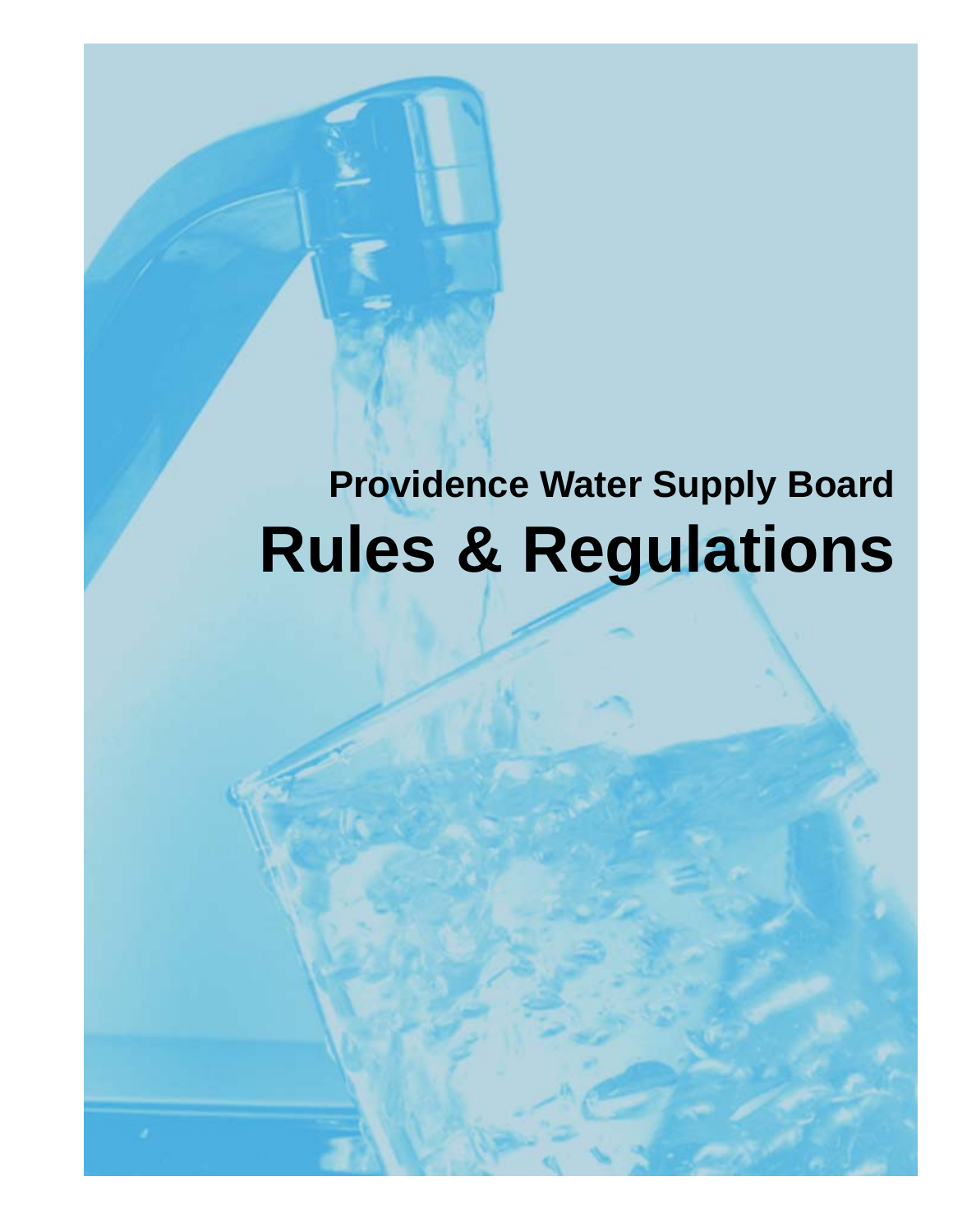# **TABLE OF CONTENTS**

|                                                    | 3.3.1 Building and Other Construction Purposes 10 |  |
|----------------------------------------------------|---------------------------------------------------|--|
|                                                    |                                                   |  |
|                                                    |                                                   |  |
|                                                    |                                                   |  |
|                                                    |                                                   |  |
|                                                    | 3.3.6 Backflow Preventers on New Services 10      |  |
|                                                    |                                                   |  |
|                                                    | 3.3.8 Repairs to Owner's Service Pipe 11          |  |
|                                                    |                                                   |  |
|                                                    | 4.2 Application for Extension of Water Main 11    |  |
|                                                    |                                                   |  |
|                                                    |                                                   |  |
|                                                    |                                                   |  |
|                                                    |                                                   |  |
|                                                    |                                                   |  |
| 2.1.5 Installation, Removal and Repair of Meters 6 |                                                   |  |
|                                                    |                                                   |  |
|                                                    |                                                   |  |
|                                                    |                                                   |  |
|                                                    | 6.3 Liability for Service Interruption 13         |  |
|                                                    |                                                   |  |
|                                                    |                                                   |  |
|                                                    |                                                   |  |
| 3.1.2 Connection Charges for Service Pipes 7       |                                                   |  |
|                                                    |                                                   |  |
|                                                    |                                                   |  |
|                                                    |                                                   |  |
|                                                    |                                                   |  |
|                                                    |                                                   |  |
|                                                    |                                                   |  |
|                                                    |                                                   |  |
|                                                    |                                                   |  |
|                                                    |                                                   |  |
| 3.2.5 Connection to Domestic Service Prohibited 8  |                                                   |  |
|                                                    | Board of Directors/Senior Management 15           |  |
|                                                    |                                                   |  |

| 3.3.1 Building and Other Construction Purposes 10 |
|---------------------------------------------------|
|                                                   |
|                                                   |
|                                                   |
|                                                   |
| 3.3.6 Backflow Preventers on New Services 10      |
|                                                   |
| 3.3.8 Repairs to Owner's Service Pipe 11          |
|                                                   |
| 4.2 Application for Extension of Water Main 11    |
|                                                   |
|                                                   |
|                                                   |
|                                                   |
|                                                   |
|                                                   |
|                                                   |
|                                                   |
|                                                   |
| 6.3 Liability for Service Interruption 13         |
|                                                   |
|                                                   |
|                                                   |
|                                                   |
|                                                   |
|                                                   |
|                                                   |
|                                                   |
|                                                   |
|                                                   |
|                                                   |
|                                                   |
|                                                   |
|                                                   |
| Board of Directors/Senior Management 15           |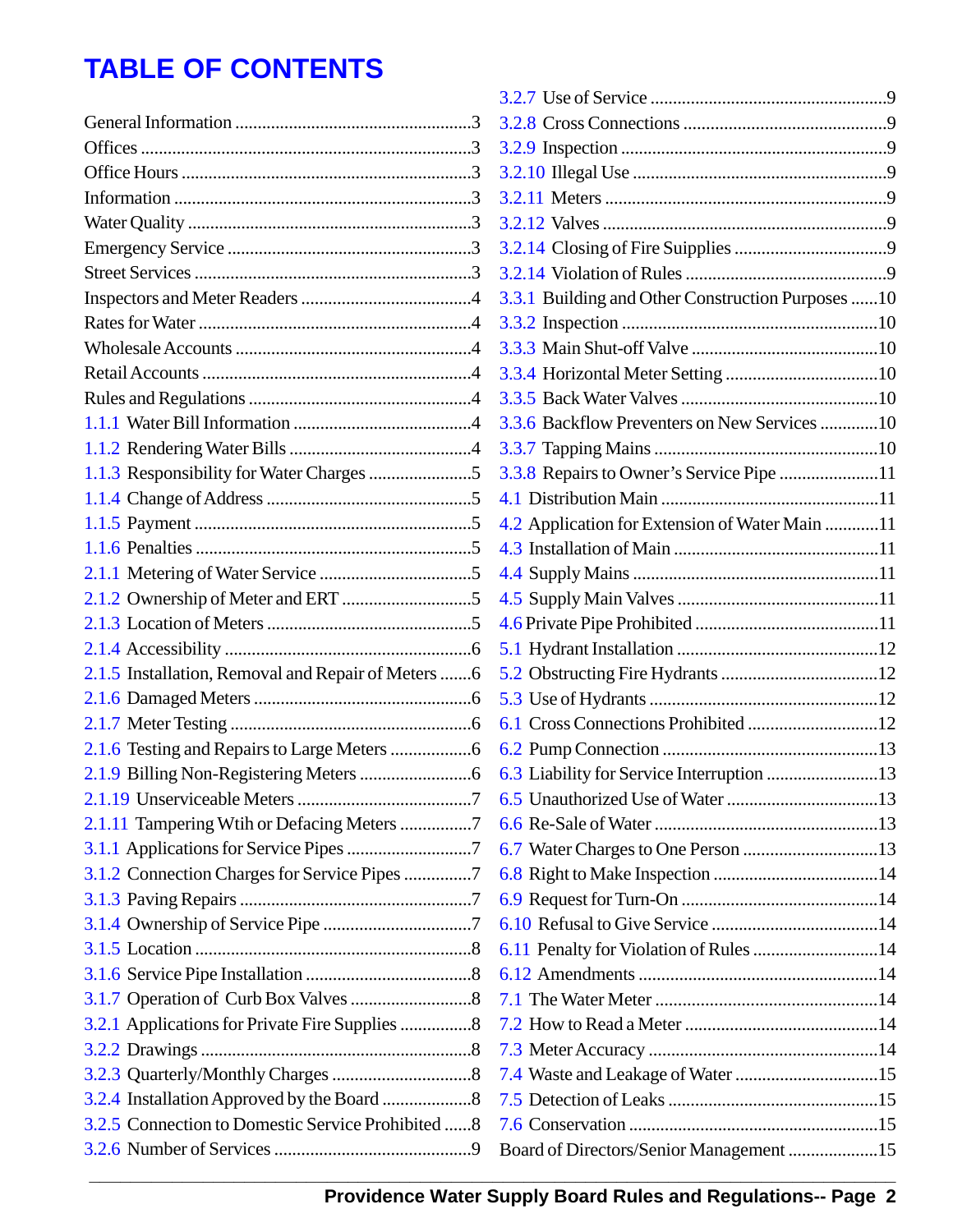# **FOREWORD**

This booklet has been prepared to<br>establish a thorough understandi<br>between Providence Water and establish a thorough understanding between Providence Water and customers in the various communities served by the system. These rules and regulations contain the uniform practices that govern PROVIDENCE WATER for the installation of services, meters, water mains, and all miscellaneous services rendered. They are intended to define the obligations of PROVIDENCE WATER to the consumer and the obligations of the consumer to the PROVIDENCE WATER.

People, as never before, are beginning to realize how essential their water supply is to life, health, and the protection of property against fire. Like any other raw product, water must be purified before it is delivered to customers for use. Water is taken from the Scituate Reservoir and then processed at the purification plant. After this is accomplished, it is then distributed through hundreds of miles of water mains in order to reach all consumers served by our system. Large reservoirs of pure water are located throughout the distribution system to meet heavy customer demand on our water supply and to provide a reserve supply for fire protection and emergencies.

PROVIDENCE WATER works hard to deliver high quality service to all customers and to make sure that the rates charged for this important commodity are kept as low as possible.



## **GENERAL INFORMATION**

#### **OFFICES**

**\_\_\_\_\_\_\_\_\_\_\_\_\_\_\_\_\_\_\_\_\_\_\_\_\_\_\_\_\_\_\_\_\_\_\_\_\_\_\_\_\_\_\_\_\_\_\_\_\_\_\_\_\_\_\_\_\_\_\_\_\_\_\_\_\_\_\_\_\_\_\_\_\_\_\_\_\_\_** Administrative offices of Providence Water are located at 552 Academy Avenue, Providence, Rhode Island 02908; Engineering offices are located at 430 Scituate Avenue, Cranston, Rhode Island; and Source of Supply offices are located at the Philip J. Holton Purification Plant Facilities on Route 116, Hope, Rhode Island, 02831. Any department may be reached by calling (401) 521- 6300.

#### **OFFICE HOURS**

Main offices are open Monday through Friday, except on legal holidays, during the following times:

#### **September through June**

8:30 AM to 4:30 PM

**July and August**

8:30 AM to 4:00 PM

#### **INFORMATION**

General information about water services, rates, rules, etc. can be obtained by calling the main office or by viewing our web site at www.provwater.com. More specific information concerning water bills, etc. can be obtained by calling (401) 521-5070.

#### **WATER QUALITY**

PROVIDENCE WATER makes every effort to ensure that the water supplied to the user is of the highest quality. The water and the system are constantly tested for this purpose. If a customer has a question or concern about water quality, he or she should contact our Water Quality Hotline at (401) 521-6300, ext 7161. PROVIDENCE WATER staff will answer all questions on a case-by-case basis. When appropriate, PROVIDENCE WATER Staff will sample and test the water upon request.

#### **EMERGENCY SERVICE**

PROVIDENCE WATER maintains emergency crews 24 hours a day including Saturdays, Sundays and holidays. Emergencies should be reported immediately by calling (401) 521-6300. If the emergency involves one of the system's source reservoirs the same number should be dialed.

#### **STREET SERVICES**

Water services located between the street main and the curb line are generally owned and maintained by PROVIDENCE WATER. The property owner owns the water service line from the curb to the building and work done after the curb stop shall be performed by the property Owner through a RI-licensed plumber.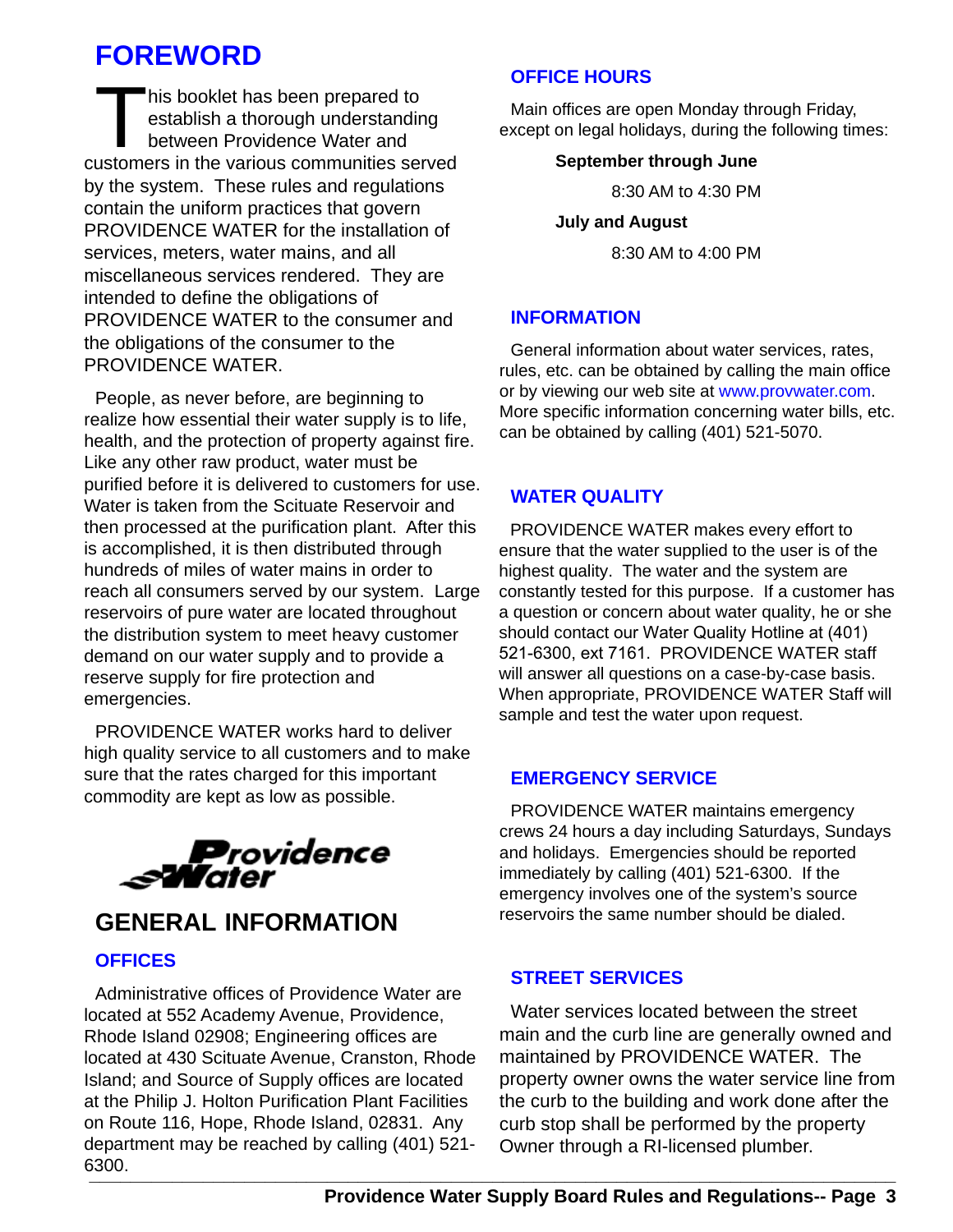#### **INSPECTORS AND METER READERS**

Inspectors and meter readers employed by PROVIDENCE WATER possess, at all times, an official photo identification badge. Customers are advised not to allow any person claiming to be an employee of PROVIDENCE WATER to enter their premises unless that person produces proper identification. Any individual posing as a PROVIDENCE WATER employee should be reported immediately to the local police and the main office of PROVIDENCE WATER.

#### **RATES FOR WATER**

Water services supplied by PROVIDENCE WATER shall be metered. Rates charged for such services shall be rates authorized by the State of Rhode Island Public Utilities Commission (PUC) and State legislation establishing the water property protection charge.

#### **WHOLESALE ACCOUNTS**

PROVIDENCE WATER provides water services to the following wholesale accounts:

City of East Providence

East Smithfield Water District

Greenville Water District

Kent County Water Authority

Lincoln Water Commission

Town of Smithfield

City of Warwick

Bristol County Water Authority

Town of Johnston (portion of)

Each account operates its own distribution system and purchases water at wholesale rates delivered to its master meter. Wholesale rates must be approved by the PUC.

#### **RETAIL ACCOUNTS**

PROVIDENCE WATER currently supplies water to the following municipalities on a retail basis:

**\_\_\_\_\_\_\_\_\_\_\_\_\_\_\_\_\_\_\_\_\_\_\_\_\_\_\_\_\_\_\_\_\_\_\_\_\_\_\_\_\_\_\_\_\_\_\_\_\_\_\_\_\_\_\_\_\_\_\_\_\_\_\_\_\_\_\_\_\_\_\_\_\_\_\_\_\_\_** Cranston (most) Johnston (portion of) North Providence (most) **Providence** 

#### **RULES AND REGULATIONS**

The following rules and regulations, Section Nos. 1 through 9, and all subsequent changes, amendments, and additions thereto, shall constitute a part of the contract with every person, corporation, and property Owner supplied with water by PROVIDENCE WATER. Every person, corporation, and property Owner supplied with water by PROVIDENCE WATER, agrees to follow all PROVIDENCE WATER rules and regulations.

All persons, corporations, and property Owners supplied with water, are advised to become familiar with these rules and regulations, since failure to understand them will not release anyone from responsibility in cases of negligence. A copy of these rules and regulations is available to every customer of PROVIDENCE WATER and may be obtained at the Providence Water website: www.provwater.com, in person at one of the offices, or by telephone or written request

# **SECTION 1.0**

### **WATER BILLS**

#### **1.1.1 WATER BILL INFORMATION**

Bills for water services are prepared and rendered by PROVIDENCE WATER. Requests for information regarding bills or notices can be made personally or by letter to the main office or by calling (401) 521-5070.

#### **1.1.2 RENDERING WATER BILLS**

All Providence Water customers are billed on a monthly basis. Water bills are delivered to the Owner of the property or their designee.

#### **1.1.3 RESPONSIBILITY FOR WATER CHARGES**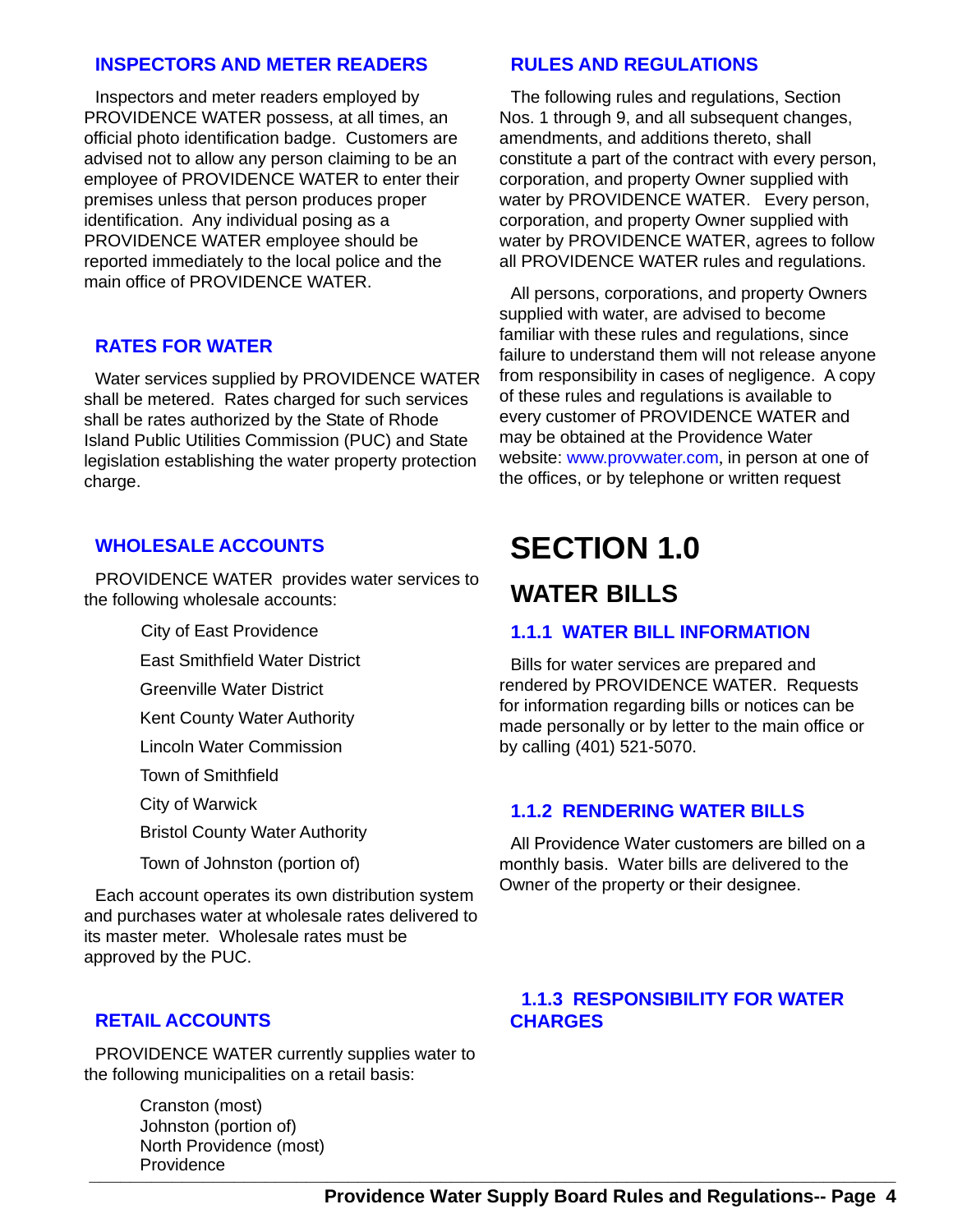Property Owners shall be responsible for all charges accrued for water service until written notice has been given to PROVIDENCE WATER by the Owner to discontinue the service or until notice has been given to PROVIDENCE WATER of a change of Ownership of the premises.

#### **1.1.4 CHANGE OF ADDRESS**

To ensure the proper delivery of water bills, the property Owner shall notify PROVIDENCE WATER in advance of any change in address. Failure to receive a bill does not relieve the property Owner from the obligation to pay the bill and/or the payment of any penalty charges that might be owed as a result.

#### **1.1.5 PAYMENT**

All water bills are due and payable when received. Acceptable forms of payment are check or money order payable to PROVIDENCE WATER. Payments may be made in person at the administrative offices of Providence Water or at the Tax Collector's office at the Providence City Hall. Credit card payments can also be processed and are charged a "convenience" fee in accordance with the rate approved by the Public Utilities Commission. The mailing address for this purpose is P.O. Box 1456, Providence, Rhode Island, 02904.

#### **1.1.6 PENALTIES**

If bills remain unpaid for 30 days after they are rendered, the water service to that property is subject to discontinuance. Whenever the water service is turned off, it will not be turned on again until payment of all charges due, plus a fee for discontinuing and reactivating the water service, is made. All policies and procedures for the discontinuance of water service are conducted in accordance with the guidelines set forth by the PUC.

Accounts that remain unpaid for a period of 30 days or more will be assessed a penalty of 1% per month on the unpaid balance. This is in accordance with the most recent PROVIDENCE WATER *Service Fee Schedule,* as approved by the PUC.

# **SECTION 2.0**

## **METERING**

#### **2.1.1 METERING OF WATER SERVICE**

Water from the PROVIDENCE WATER system will be supplied through a primary meter or a battery of primary meters for each service. These meters are



equipped with electronic radio transmitters (ERTs) that enable Providence Water to read these meters electronically through radio frequency transmissions. Water passing through the meter(s) will be billed to the Owner of the property supplied, as the same appears in

PROVIDENCE WATER records, whether the water was used or wasted. Customers are advised to read their meters frequently for leaks or waste in order to avoid larger than necessary bills.

#### **2.1.2 OWNERSHIP OF METER & ERT**

All meters and ERTs are owned and installed by PROVIDENCE WATER at the expense of the property owner. In addition, all new services are required to provide backflow prevention as indicated in Section 3.3.6.

PROVIDENCE WATER reserves the right to decide what size and type of meter will be installed on any service.

#### **2.1.3 LOCATION OF METERS**

The property Owner shall furnish a suitable location for the meter. Meters shall be installed in a horizontal position at the point of entry of the service pipe inside the portion of the building that is nearest to the street line. In some cases, meters that cannot be placed inside the building served may have to be located outdoors in an aboveground climate controlled structure.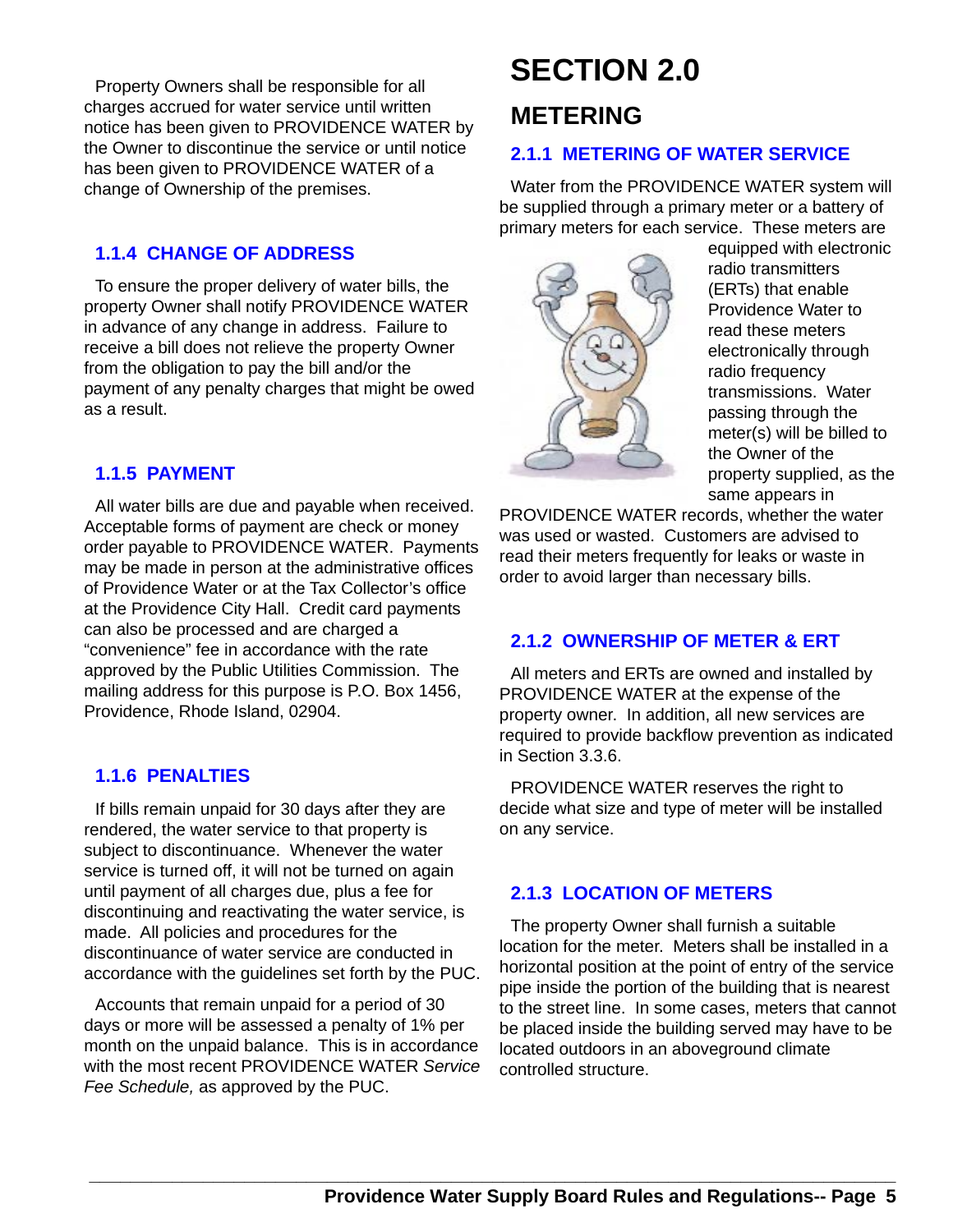The Applicant shall be required to place the newlyinstalled line under pressure while a PROVIDENCE WATER inspector checks the couplings for leakage.

If it is determined that a meter must be contained in a suitable climate-controlled aboveground housing outside of the building to which the service is to be connected, the housing, which must be approved by PROVIDENCE WATER, shall be provided and maintained at the expense of the property Owner. It is the owner's responsibility to ensure that the meter is safe and secure and not subject to freezing. In the event that a replacement meter is required due to freezing, the owner shall be assessed the current replacement charge as approved by the PUC.

#### **2.1.4 ACCESSIBILITY**

PROVIDENCE WATER has the right to read, inspect, test, and replace any water meter during normal business hours**.** Meters shall be easily accessible at all times so that they may be examined, inspected, replaced, tested and/or read. They will not be enclosed or obstructed by objects that will prevent access. They must not be exposed to danger from frost or contamination.

It is the customer's responsibility to ensure that there is clear access to the meter for these purposes. Failure to provide access or obstructions blocking access may result in termination of water service. In the event that a customer requests a specific service during other hours, there may be an additional charge made for that service.

#### **2.1.5 INSTALLATION, REMOVAL, AND REPAIR OF METERS**

Only employees of PROVIDENCE WATER or a company specifically designated by PROVIDENCE WATER shall perform installation, repair, and removal of meters. Any of these activities performed by an unauthorized person or persons shall be considered a case of "tampering," which is subject to penalties.

#### **2.1.6 DAMAGED METERS**

**\_\_\_\_\_\_\_\_\_\_\_\_\_\_\_\_\_\_\_\_\_\_\_\_\_\_\_\_\_\_\_\_\_\_\_\_\_\_\_\_\_\_\_\_\_\_\_\_\_\_\_\_\_\_\_\_\_\_\_\_\_\_\_\_\_\_\_\_\_\_\_\_\_\_\_\_\_\_** In the case of meters that are damaged by frost, hot water, or external causes, either by the

carelessness or neglect of the occupant(s) of the premises, except as herein provided, PROVIDENCE WATER will replace the meter at the Owner's expense. In the event that a meter is lost or stolen, the customer will be charged the current replacement cost as approved by the Rhode Island Public Utilities Commission for the meter and ERT.

In the event of breakage, stoppage, or other irregularity in the operating characteristics of the meter, the property owner is to notify PROVIDENCE WATER immediately.

#### **2.1.7 METER TESTING**

Every water meter is carefully tested before it is first installed. Periodic tests of each meter may be made as often as PROVIDENCE WATER deems necessary. Should a property owner question the accuracy of the meter, it may be tested, preferably in the presence of the property owner, after the PROVIDENCE WATER receives a written request to do so. A deposit may be required before the meter is disconnected. Should the test show that the meter has been over-registering in excess of two percent (2%), the deposit will be refunded. If the test is within this limit or if the test reveals that the meter has been under-registering in excess of two percent (2%), the deposit will be applied towards the costs of removal and testing. In either instance, a corrected bill will be generated.

#### **2.1.8 TESTING AND REPAIRS TO LARGE METERS**

PROVIDENCE WATER will notify the customer 30 days in advance in order to schedule a test of the meter. PROVIDENCE WATER will be solely responsible for the testing of the meter and the customer can receive a copy of the test results upon written request. Meters are the property of PROVIDENCE WATER, and PROVIDENCE WATER is responsible for all costs related to the testing and repair of the meter. PROVIDENCE WATER reserves the right to test meters as often as deemed necessary in order to ensure that they are accurate.

#### **2.1.9 BILLING NON-REGISTERING METERS**

In case a meter fails to register or has been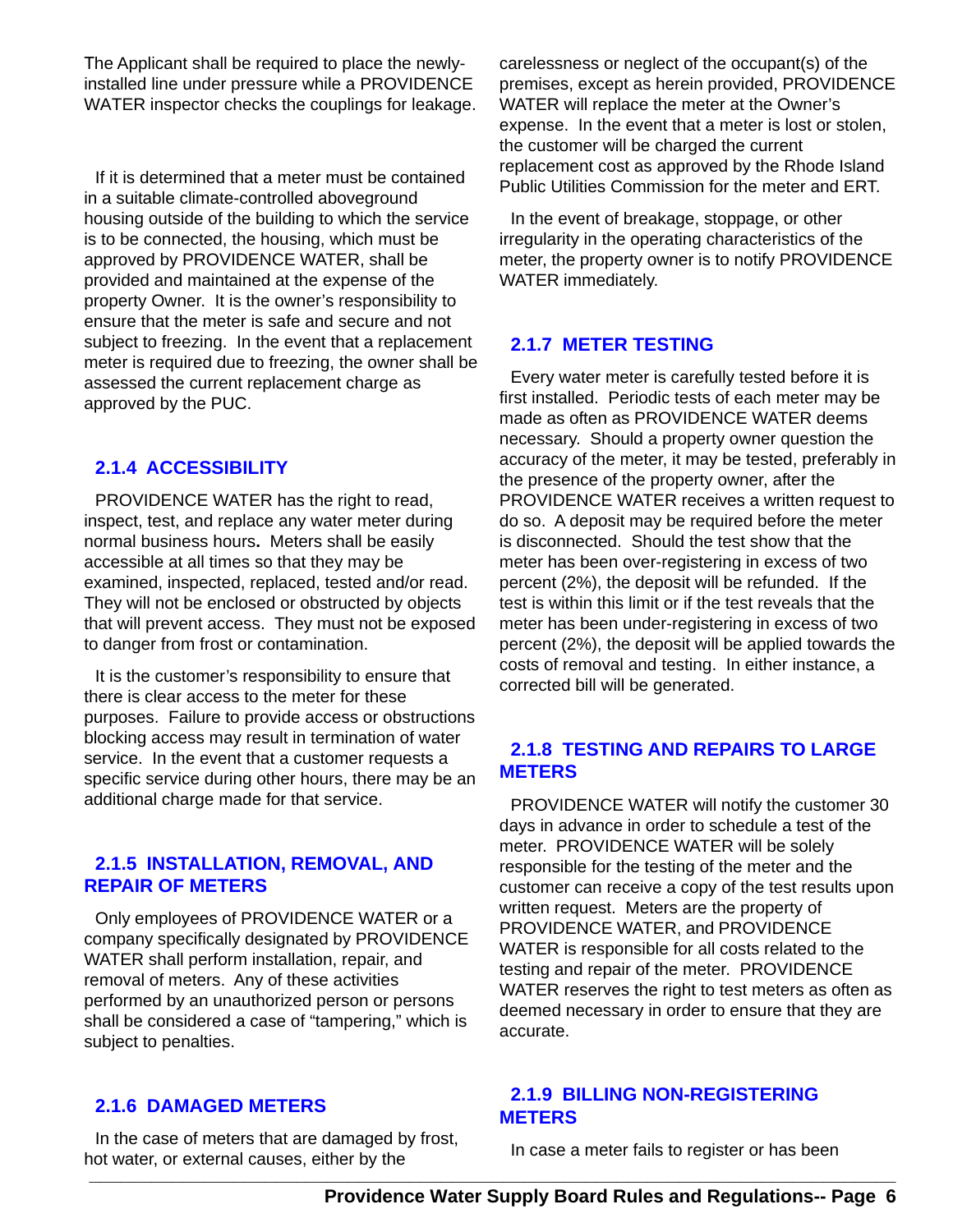removed for repairs, testing or other purposes during the testing period, billing will be based upon the average daily rate of consumption as shown by the meter after it has been returned to service and is in proper working order for a period of time long enough to obtain a valid daily average consumption. If the meter has not been returned to service, billing will be based upon the average daily rate of consumption for the previous recorded three (3) year period.

#### **2.1.10 UNSERVICEABLE METERS**

PROVIDENCE WATER reserves the right at all times to remove, test, repair, and replace any meter. If a meter is found to be economically unserviceable**,** PROVIDENCE WATER will install a new meter. If it determined that the meter failure was caused by negligence of the property owner, the cost of the replacement shall be borne by the property owner.

#### **2.1.11 TAMPERING WITH OR DEFACING METERS**

Persons who tamper with or deface meters to prevent the proper measurement of consumed water by altering the register index or otherwise, or who break any seal placed by PROVIDENCE WATER for the protection of any meter, valve, or fitting, shall be charged by PROVIDENCE WATER in accordance with Chapter 608 of the General Laws of 1938, Section 57 as amended to date.

# **SECTION 3.0**

## **SERVICE PIPES**

#### **3.1.1 APPLICATIONS FOR SERVICE PIPES**

Applications for new services will be accepted Monday to Friday

between the hours of 8:30 AM and 4:30 PM (4:00 PM during the months of July and August) at the Engineering Office,



which is located at 430 Scituate Avenue, Cranston, RI. Application forms can also be obtained and

printed from Providence Water's website at www.provwater.com.

Applications for the installation of new services or the renewal of old services shall be made by the Owner of the property or the Owner's authorized agent. Applications must state fully and truly the purposes for which the water will be used along with the official street name as well as the number of the premises and Tax Assessor's Plat and Lot Numbers. Providence Water shall be solely responsible to decide whether an old service can be utilized or a new service is required. Applicants are responsible for installing pressure reducing valves where required to comply with plumbing codes. Providence Water will not be responsible for damage caused by pressure fluctuations or the customer's failure to have the proper valves.

#### **3.1.2 CONNECTION CHARGES FOR SERVICE PIPES**

Service pipes are installed by PROVIDENCE WATER from the distribution main in the street to the curb stop just inside the curb/gutter line. The charge for this installation will be at the rates posted on the current PROVIDENCE WATER *Service Fee Schedule*, as authorized by the PUC.

Services are sized by PROVIDENCE WATER based upon available supply pressure and proposed water demand.

#### **3.1.3 PAVING REPAIRS**

Applicants shall be required to submit a copy of the permit to open the street as issued by the proper city (other than the City of Providence), town or state agency responsible for maintaining the street, road, or highway. Any cost incurred for replacing the pavement in municipalities other than Providence shall be the Applicant's responsibility.

Charges for service installations made in the city of Providence include costs for repairs or the replacement of sidewalk and road pavement openings.

#### **3.1.4 OWNERSHIP OF SERVICE PIPE**

Service pipes from distribution mains to curb stops are owned and maintained by PROVIDENCE WATER. The portion of the service pipe between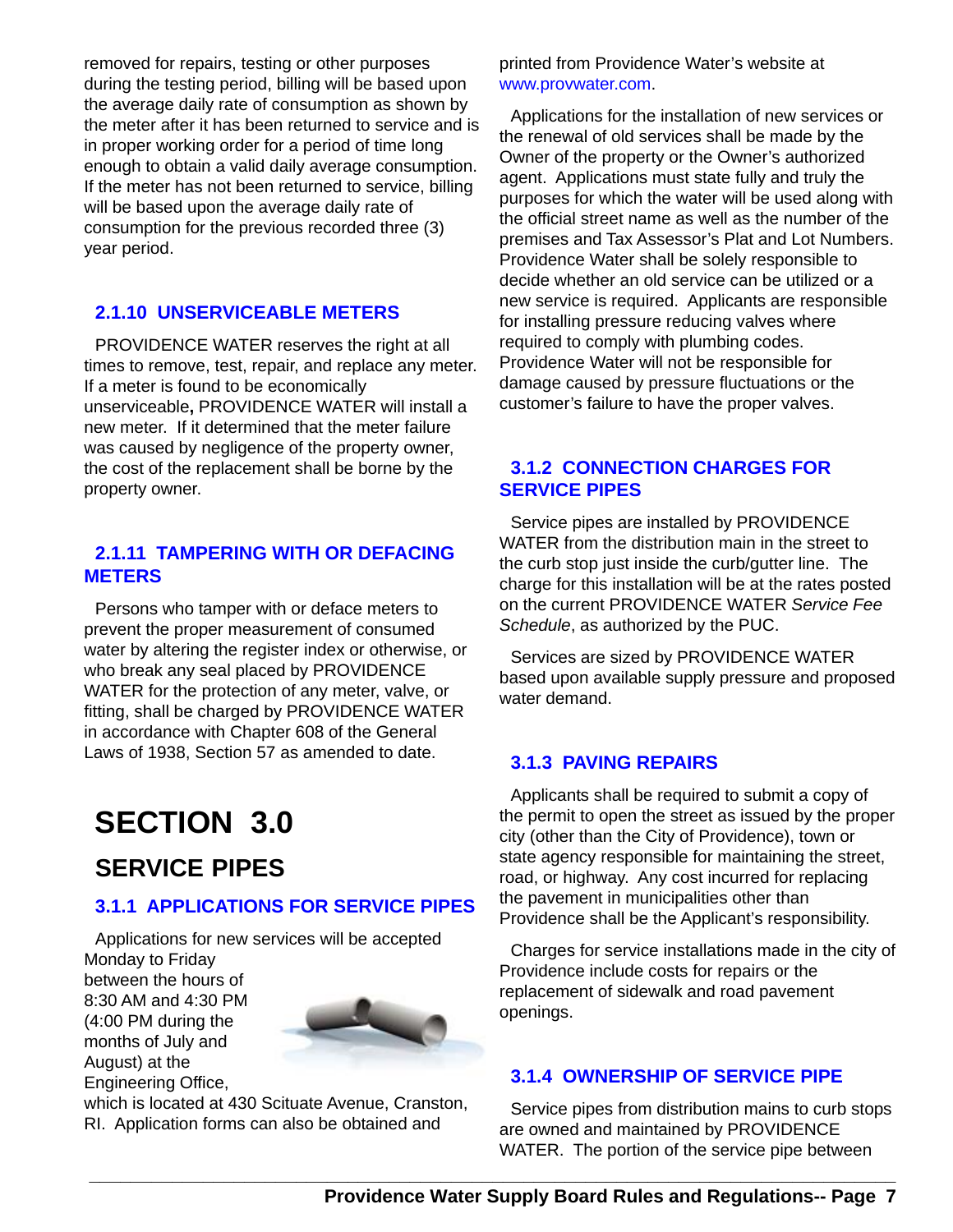the curb stop and inside the building is the property of the customer and is installed and maintained by the Owner through a plumber licensed by the State of Rhode Island. In the event that an owner has a leak on the pipe that they are responsible for and it is not repaired, Providence Water may terminate service until the owner has made repairs.

#### **3.1.5 LOCATION**

Service pipes are to be installed perpendicular and in a straight line from the point of entry at the house to the curb stop.

#### **3.1.6 SERVICE PIPE INSTALLATION**

PROVIDENCE WATER installs the service pipe from the street main to the curb prior to the customer installing the service line from the curb to the building by a licensed installer. Service pipes shall have 4'-6' of cover. **Before covering, the service pipe must be inspected and approved by a representative of PROVIDENCE WATER.**

**Where there are copper and iron services in the same trench, the plumber will install only the copper service before PROVIDENCE WATER installs both the copper and iron services from the main to the curb.**

All service pipes from 1-inch in diameter up to and including 2-inch in diameter shall be Type K extra heavy, soft temper, cold drawn, seamless, deoxidized copper tubing. Pipe couplings are not allowed on the Owner's side of the service from the curb stop to the meter location.

Service pipes greater than 2-inches in diameter shall be Class 52 cement mortar lined ductile iron pipe American Water Works Association (AWWA) Standard C151-91, as amended to date.

#### **3.1.7 OPERATION OF CURB BOX VALVES**

Operation of curb box valves shall only be done by Providence Water personnel or by a licensed installer under the supervision of Providence Water personnel**.** Any other unauthorized operation of valves may result in criminal and or civil penalties for tampering with a water utility.

## **3.2 FIRE SUPPLIES**

#### **3.2.1 APPLICATIONS FOR PRIVATE FIRE SUPPLIES**

PROVIDENCE WATER may provide a special service to private property for private fire protection services. Applications for such special fire protection services must be made by the Owner of the property or authorized agent and will be subject to all of the provisions described herein, as far as they apply to this type of service.

#### **3.2.2 DRAWINGS**

A complete and accurate drawing or set of drawings showing the location of the premises to be supplied, together with the location of all valves, pipes, hydrants, tanks, and other appurtenances on the premises must be furnished by the Applicant at the time the application is made. Drawings will remain the property of PROVIDENCE WATER. Applicant must also supply PROVIDENCE WATER with drawings showing revisions to piping or appurtenances whenever the revisions are made.

#### **3.2.3 MONTHLY CHARGES**

The monthly charge for fire services shall be made according to rates approved by the PUC based on the size of the service. Under certain conditions, PROVIDENCE WATER may require that the fire service be fully metered. Installation charges for fire service supplies shall be payable in advance of the date of installation and service charges will be billed on a monthly schedule thereafter.

#### **3.2.4 INSTALLATION APPROVED BY THE BOARD**

PROVIDENCE WATER expressly reserves the right to determine the necessity for and the advisability of granting any application for special fire protection service and the right to approve the size of the service pipe which will be granted, depending upon the size of the street main, the available pressure of the main, and the nature and capacity of the fire protection equipment within the building.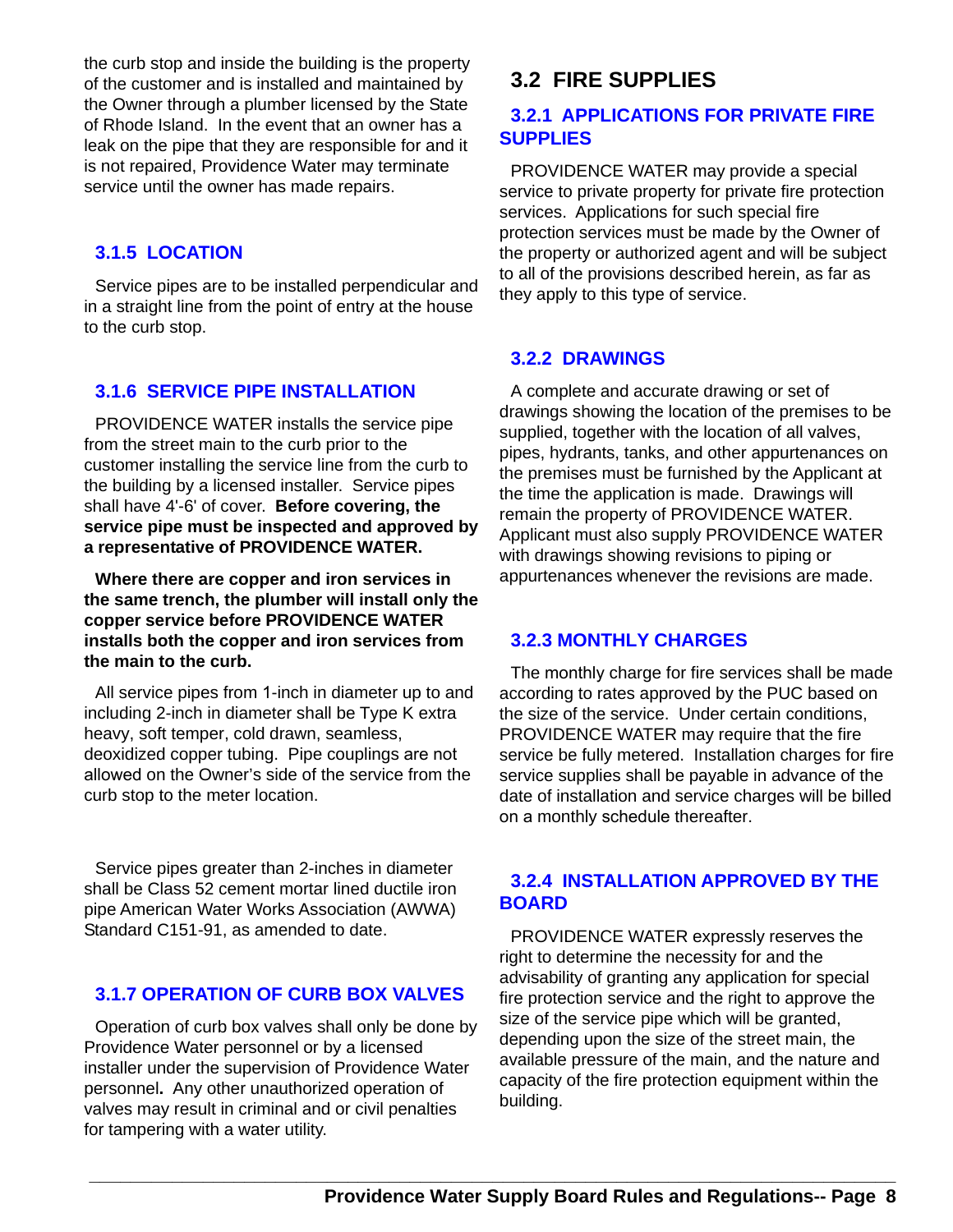#### **3.2.5 CONNECTION TO DOMESTIC SERVICE PROHIBITED**

**No connection shall be made at any time between the fire supply system and the domestic water supply to the premises.**

#### **3.2.6 NUMBER OF SERVICES**

One (1) service only will be allowed to any one building or premises unless, in the opinion of PROVIDENCE WATER, more than one is absolutely necessary for the proper protection of the premises. All fire protection equipment connected to PROVIDENCE WATER service shall be confined within the building or on the premises named in the application. Where two (2) or more connections are made for one building (1) or premises, they shall be kept separated unless special permission is obtained from PROVIDENCE WATER. The manner in which such connections are made shall be approved by PROVIDENCE WATER.

#### **3.2.7 USE OF SERVICE**

No water shall be drawn from fire service pipes for any purposes whatsoever except for the extinguishing of fire. This paragraph shall not be construed as prohibiting a use of water for fire drills, draining of the system to prevent freezing, or other reasonable use in connection with maintaining proper fire protection.

#### **3.2.8 CROSS-CONNECTIONS**

Fire protection systems supplied with water from PROVIDENCE WATER service shall be supplied exclusively with such water and no connection will be allowed with any other system drawing its supply from "foreign" sources whereby the public supply may be subjected to contamination. If a fire protection system uses water from a source other than that supplied by PROVIDENCE WATER, that system shall be kept entirely separate from that supplying water from PROVIDENCE WATER service.

Approved backflow prevention devices shall be installed at the point where the fire service enters the building that it serves.

#### **3.2.9 INSPECTION**

Fire services shall be subject to periodic inspection by PROVIDENCE WATER. Owners shall give inspectors all reasonable facilities for making the survey and any information concerning the same that inspectors require. Inspections will be made with as little inconvenience as possible to the Owner.

#### **3.2.10 ILLEGAL USE**

When owners or occupants of any premises are found to be using water from a fire service for purposes other than fire protection, the water shall be shut off until the offenders give proper assurance to PROVIDENCE WATER that the offense will not be repeated. The use of fire services for purposes other than fire-fighting may result in criminal charges being brought against the violator(s).

#### **3.2.11 METERS**

Where PROVIDENCE WATER determines that a fire supply will be metered, metering shall conform to the provisions of Section 2, entitled *Meters* and owners are required to purchase a fire line compound meter from PROVIDENCE WATER.

#### **3.2.12 VALVES**

On the inlet and discharge side of each fire line compound meter, Owners shall install gate valves manufactured to conform in all respects with applicable AWWA standards for *Gate Valves for Water and Sewerage Systems*, as amended to date. Valves shall be of a type that meets requirements of The National Board of Fire Underwriters.

#### **3.2.13 CLOSING OF FIRE SUPPLIES**

Requests to close fire supplies, either temporary or permanent, must be made in writing to PROVIDENCE WATER by the Owner. In case of emergency, termination of fire supplies will be made immediately upon request. However, a follow up letter from the Owner will be required within 24 hours.

#### **3.2.14 VIOLATION OF RULES**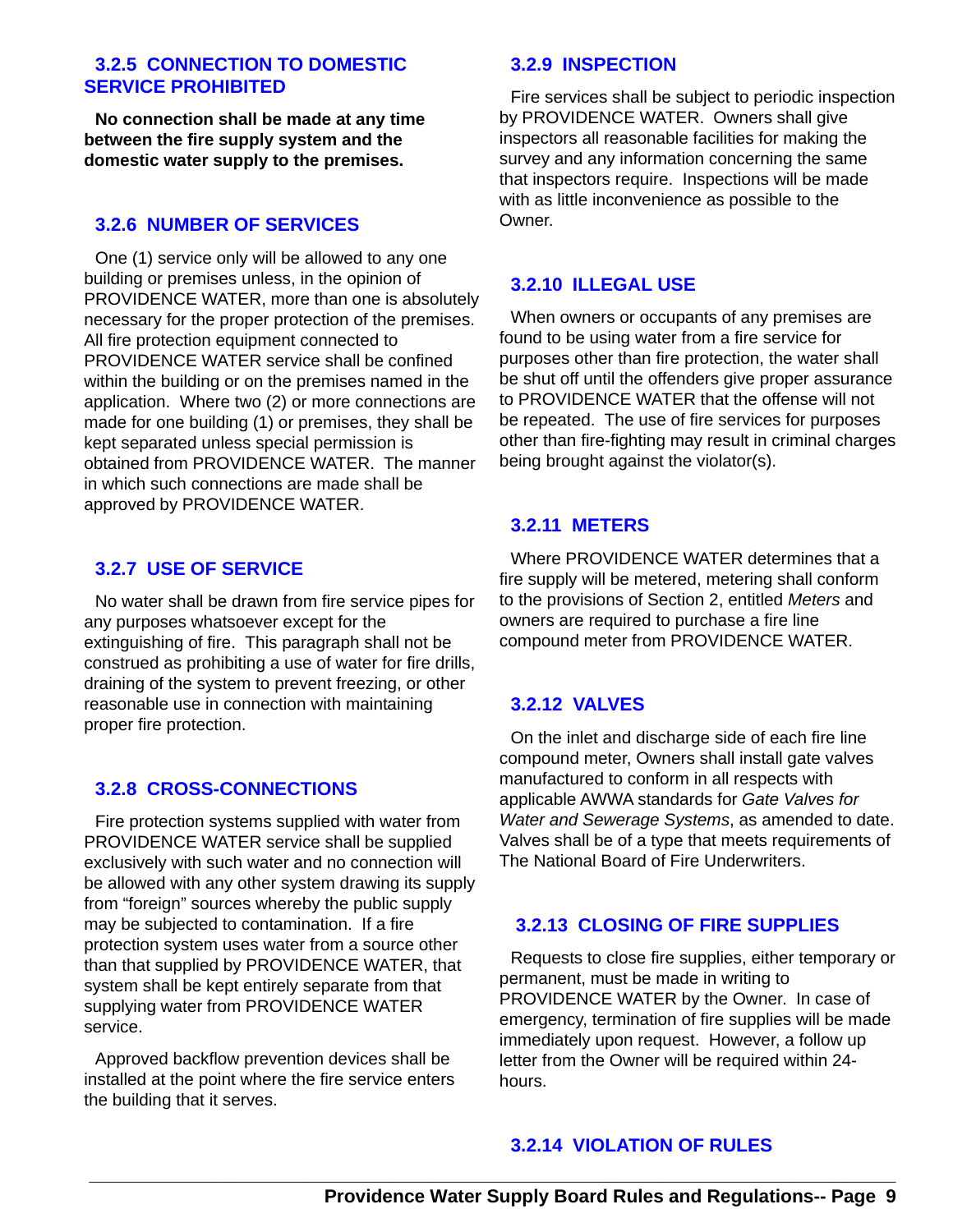Violation of rules governing fire supplies may be reason enough to discontinue service immediately.

### **3.3 TEMPORARY SERVICES**

#### **3.3.1 BUILDINGS AND OTHER CONSTRUCTION PURPOSES**

Those persons requiring water for construction purposes may make an application for temporary water service and will be subject to the same rules, regulations and fees that apply to regular service installations. Ordinarily, a meter will be installed on the temporary service by PROVIDENCE WATER with the Applicant installing their own reduced pressure zone (RPZ) type backflow prevention device (BPD) in accordance with PROVIDENCE WATER rules and regulations. The cost of the meter shall be borne by the Applicant. However, in some instances the Applicant will be required to rent the meter and RPZ BPD from PROVIDENCE WATER.

All charges, including the connection and removal of the service as well as the cost of the meter, shall be paid in advance. Also, the Applicant will be required to deposit a sufficient sum of money with PROVIDENCE WATER to cover the cost of an estimated amount of water to be used over the intervening period of time. If the estimated amount of water covered by the deposit is less than the actual consumption shown on the meter, the Applicant shall immediately be required to deposit additional sums with PROVIDENCE WATER. After completion of the work, if the actual consumption registered on the meter is less than the estimated amount, PROVIDENCE WATER will refund the difference.

#### **3.3.2 INSPECTION**

The Owner's section of service pipe must be inspected in place by PROVIDENCE WATER personnel before backfilling and before connection to the PROVIDENCE WATER system. Service pipes shall be tested for water tightness in the presence of a representative of PROVIDENCE WATER before burying.

10 Mator pipo bo olooor to a comor pipo than 10 No service pipe shall be installed in the same trench with a building drain or sewer pipe nor shall the water pipe be closer to a sewer pipe than 10-

feet, at any horizontal point in the area served by a public sewer system. In non-sewered areas, water service pipe shall be installed at minimum distances of 10-feet from a septic tank and 25-feet from a cesspool, seepage pit, disposal trench or bed.

#### **3.3.3 MAIN SHUT-OFF VALVE**

Every new service pipe, immediately after its entry into the building, shall be equipped with an approved type of gate or ball valve. Valves shall be rated to at least 150 psi for ordinary water service. Existing pipes, not equipped with the types of valves specified above, shall conform to the requirement for new service pipes when renewed or replaced.

#### **3.3.4 HORIZONTAL METER SETTING**

On new installations, all meters shall be set 12 to 36 inches above the floor in a horizontal position immediately after the shut-off valve and as near to where the service pipe enters the building as is practicable. An adequate support shall be placed underneath the meter. Whenever it is necessary to renew or replace a service pipe, the meter shall be reset to conform to the requirements for new installation.

#### **3.3.5 BACK WATER VALVES**

New services shall be equipped with an approved type of gate or ball valve immediately following the meter setting on the house side. Before a meter is removed from the line or other work is performed, the valve should be closed to prevent the house piping from emptying. Valves shall be rated to at least 150 psi for ordinary water service. Existing pipes not equipped with the types of valves specified above shall conform to the requirements for new service pipes, when renewed or replaced.

#### **3.3.6 BACKFLOW PREVENTERS ON NEW SERVICES**

A backflow prevention device shall be installed on the customer side of the meter on all water service connections and on fire services as well. The type of backflow preventer required shall be determined by PROVIDENCE WATER based on building use (see Section 7.0, Cross-Connection Prohibited).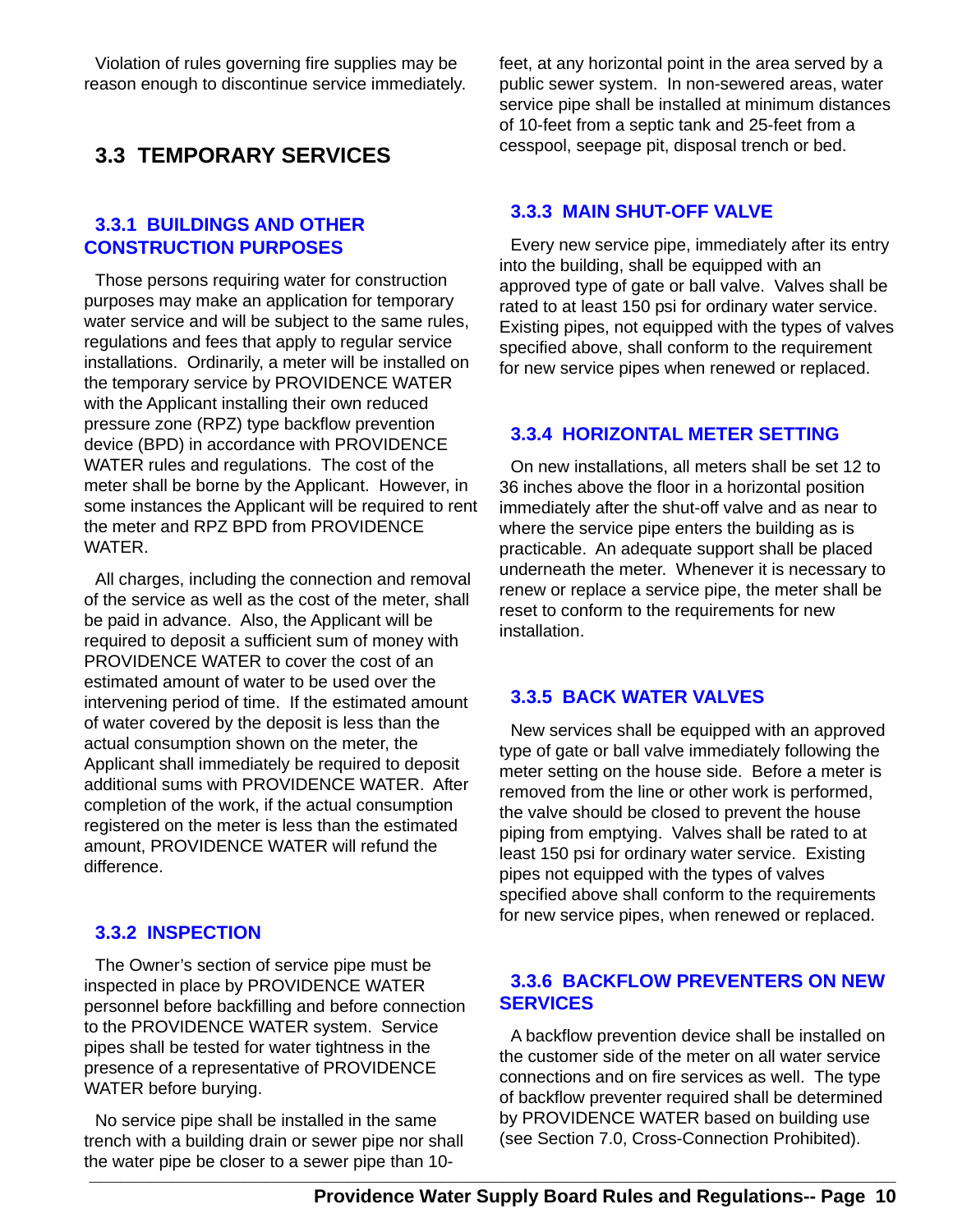#### **3.3.7 TAPPING MAINS**

No person, unless authorized by PROVIDENCE WATER, shall be allowed, under any circumstances, to tap the mains/distribution pipes, insert corporation stops therein, or interfere with water gates.

#### **3.3.8 REPAIRS TO OWNER'S SERVICE PIPE AND FIXTURES**

Property Owners must keep their own service pipes and all fixtures connected thereto in good repair and protected from frost, at their own expense. In the case of a break or leak in that section of the service pipe between the curb stop and the meter, the property Owner shall immediately obtain the services of a licensed plumber to make the necessary repairs. The plumber shall obtain a permit from the local building official before making repairs. Failure to make repairs at once, or to obtain the necessary permits covering these repairs, shall be sufficient cause to shut off the supply.

No sidewalk or other public place shall be opened for the repair of service pipes until the property Owner obtains a permit from the city, town, or state agency having jurisdiction over it. The curb stop will not be opened by PROVIDENCE WATER until the permit is obtained and a copy of it is submitted to PROVIDENCE WATER.

# **SECTION 4.0**

## **MAIN PIPE**

#### **4.1 DISTRIBUTION MAIN**

Distribution mains are water pipes installed in streets as feeders for services and hydrants. These pipes shall be extended on application of the property Owner subject to the provisions set forth below.

#### **4.2 APPLICATION FOR EXTENSION OF WATER MAIN**

If PROVIDENCE WATER approves the application for a main extension, the Applicant will be subject to engineering fees as specified on the current

PROVIDENCE WATER *Service Fee Schedule*, as authorized by the PUC.

#### **4.3 INSTALLATION OF MAIN**

a) Applicants shall hire a private contractor, approved by PROVIDENCE WATER, to make installations.

b) Applicant or Contractor is responsible for obtaining any and all permits that may be required by city, town, or state agencies.

c) Installation Contractor shall be fully responsible for the work performed for a period of one (1) year from the date of placement of the main in service by PROVIDENCE WATER.

d) Main installations shall be inspected and approved by PROVIDENCE WATER. Mains installed by the Applicant shall become and remain the property of PROVIDENCE WATER.

#### **4.4 SUPPLY MAINS**

Supply mains are water pipes installed solely for the purpose of strengthening the water supply system, and to ensure the delivery of an adequate supply of water to critical points of the distribution system. Connections for service pipes and for hydrants are permitted on supply mains that are 16 inches and less in diameter. Connections for these purposes to larger supply mains are prohibited.

#### **4.5 SUPPLY MAIN VALVES**

Operation of main valves shall only be done by Providence Water personnel or by a licensed installer under the supervision of Providence Water personnel**.** Any other unauthorized operation of valves may result in criminal and or civil penalties for tampering with a water utility.

#### **4.6 PRIVATE PIPE PROHIBITED**

Private pipes or mains connected to the PROVIDENCE WATER distribution system are prohibited. All new water services must be supplied from the PROVIDENCE WATER system.

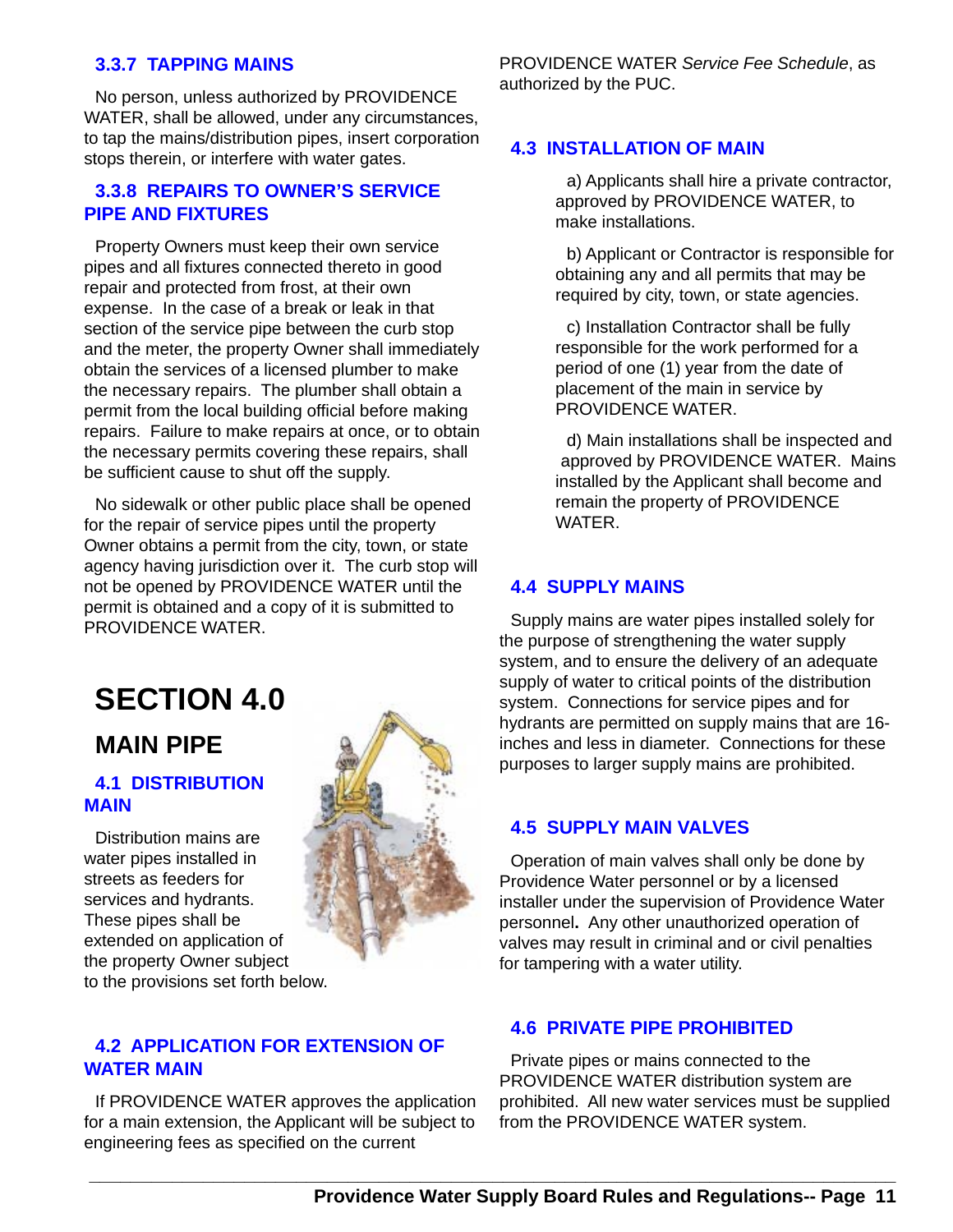# **SECTION 5.0 FIRE HYDRANTS**

#### **5.1 HYDRANT INSTALLATION**

PROVIDENCE WATER regulation*, Requirements for Water Mains, Services and Appurtenances*, latest edition, governing the installation of fire hydrants, can be obtained, upon request, from the PROVIDENCE WATER Engineering Division, which is located at 430 Scituate Avenue, Cranston, Rhode Island.



#### **5.2 OBSTRUCTING FIRE HYDRANTS**

No person shall obstruct the access to any fire hydrant by placing or permitting any snow, debris, building material, motor vehicle or other obstruction to remain on or about the hydrant which will in any manner interfere with its immediate use.

#### **5.3 USE OF HYDRANTS**

Public fire hydrants are installed for the sole purpose of fire protection; and, with the exception of the members of the fire department operating the same for the legitimate purpose of extinguishing fires and testing, no other use of such hydrants shall be made without the written consent of PROVIDENCE WATER. Violations may result in criminal prosecution in accordance with current state laws and/or city ordinances.

If a contractor or other person, or agency, wishes to use a fire hydrant, that party shall make a written application to PROVIDENCE WATER indicating the location of the hydrant and specifying the purposes for which the hydrant will be used. Such applications shall include a deposit as determined to be appropriate by PROVIDENCE WATER for the use of a PROVIDENCE WATER meter and RPZ BPD and water consumption.Providence Water reserves the right to approve or reject the use of specific hydrants and may suggest an alternate

location. When the PROVIDENCE WATER meter and RPZ BPD have been returned, the customer will be charged for the water consumed and the unexpended portion of their deposit will be returned. In the event that the deposit is insufficient to cover the charges, the customer will be billed for the additional charges.

# **SECTION 6.0 GENERAL CONSIDERATIONS**

#### **6.1 CROSS CONNECTIONS PROHIBITED**

Internal plumbing systems shall be designed, installed and maintained in such a manner as to prevent any potential contamination from nonpotable liquids, solids or gasses or water from any other source being introduced into the potable water supply through cross-connections to the PROVIDENCE WATER system.

No licensed plumber or others shall cause a physical connection to be made between PROVIDENCE WATER and any other water supply for commercial, domestic, sanitary, fire protection, or boiler feed purposes, or for any other purpose, whatsoever. Draw off pipes for draining sprinkler systems shall not be connected into a drainage system or a submerged pit.

If any PROVIDENCE WATER water supply is delivered to a tank that is also supplied with water from any source other than the public water supply, such tanks shall be opened to atmospheric pressure and PROVIDENCE

WATER water supplied above the maximum level in the tank. The tank shall be equipped with an overflow pipe of ample size to fix definitely the maximum level.

 If PROVIDENCE WATER water supply is delivered to a tank in which there are chemicals, dyestuffs,



**\_\_\_\_\_\_\_\_\_\_\_\_\_\_\_\_\_\_\_\_\_\_\_\_\_\_\_\_\_\_\_\_\_\_\_\_\_\_\_\_\_\_\_\_\_\_\_\_\_\_\_\_\_\_\_\_\_\_\_\_\_\_\_\_\_\_\_\_\_\_\_\_\_\_\_\_\_\_** supplied with PROVIDENCE WATER water shall notor other materials used in processing, the pipe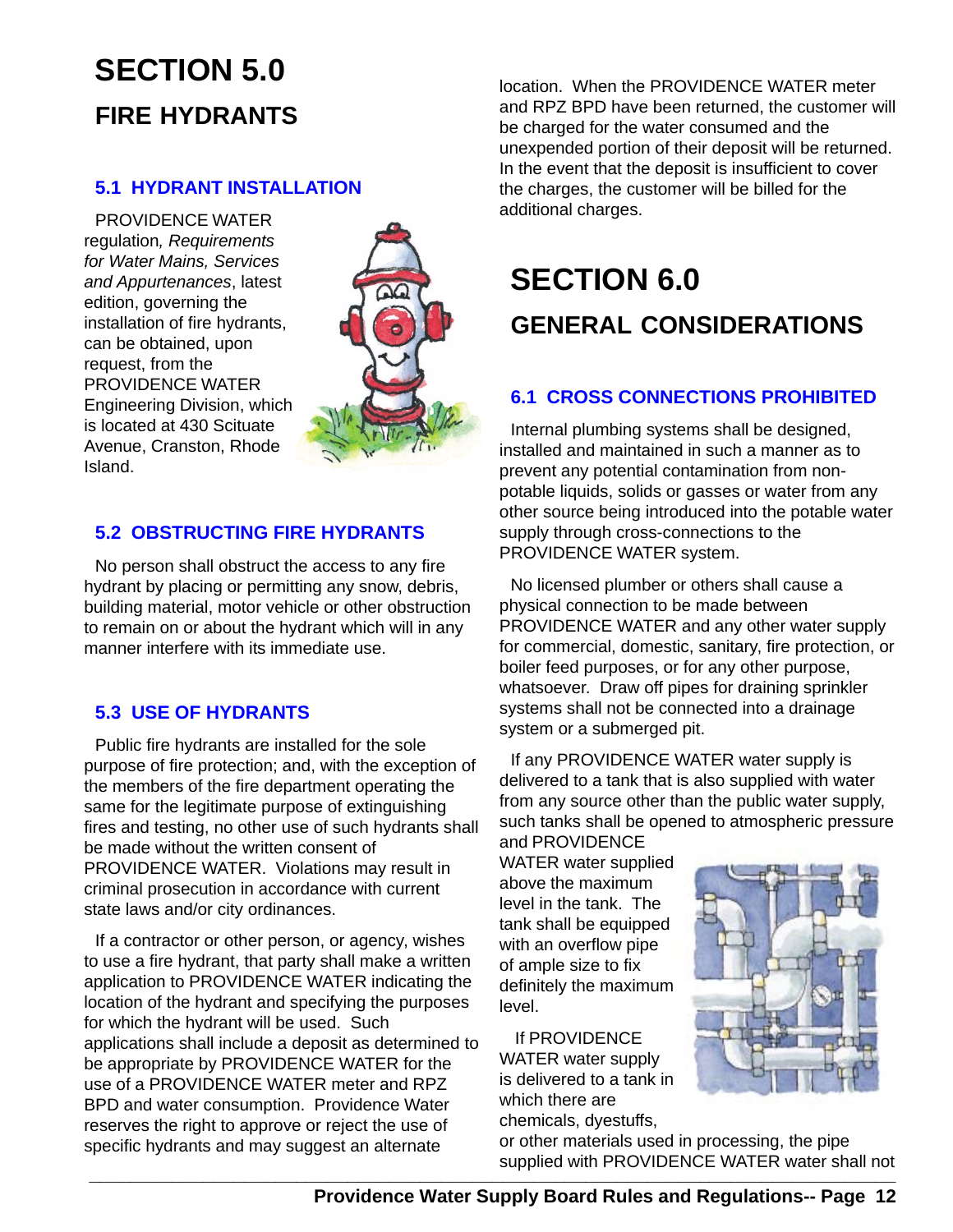be submerged. There shall be ample clearance between the invert or drip edge of the public supply and the top of the tank to prevent back siphonage into the PROVIDENCE WATER system.

In the case of premises that may have internal cross connections that cannot be permanently corrected, or intricate plumbing and piping arrangements or where entry to all portions of the premises is not readily accessible for inspection purposes, thereby making it impracticable or impossible to ascertain whether or not potentially dangerous cross-connections exist, the public water supply system shall be protected from backflow from the premises by installation of a backflow prevention device in the service line, on the customer's side of the meter and at their expense, of a type approved by PROVIDENCE WATER.

Further information concerning the PROVIDENCE WATER's cross-connection policies is available at the PROVIDENCE WATER Engineering Office.

#### **6.2 PUMP CONNECTION**

Pumps shall not be directly connected to any PROVIDENCE WATER main or service for the purpose of increasing the water pressure in PROVIDENCE WATER's or Owner's system unless prior written authorization of approval has been obtained from PROVIDENCE WATER.

#### **6.3 LIABILITY FOR SERVICE INTERRUPTION OR RESULTING DAMAGE**

PROVIDENCE WATER furnishes water supply but does not guarantee uninterrupted supply or adequacy of pressure for any particular end use. In the event that a customer utilizes a pressurereducing valve, the customer is responsible for its proper operation and Providence Water assumes no liability for excess pressure.

No responsibility will be assumed for damage to any apparatus in any house or building due to the shutting off of water without notice, either for repairs to a break in the pipelines or for other necessary operations. Furthermore, no person shall be entitled to damages, or the refund of any portion of a payment for any stoppage of

**\_\_\_\_\_\_\_\_\_\_\_\_\_\_\_\_\_\_\_\_\_\_\_\_\_\_\_\_\_\_\_\_\_\_\_\_\_\_\_\_\_\_\_\_\_\_\_\_\_\_\_\_\_\_\_\_\_\_\_\_\_\_\_\_\_\_\_\_\_\_\_\_\_\_\_\_\_\_** the supply to any portion of the works, or for stoppage for purposes of additions or repairs, or for non-use occasioned by absence or for any other reason.

#### **6.4 SERVICE INTERRUPTION, NOTICE NOT REQUIRED**

While it is the intention of PROVIDENCE WATER to provide as much advance notice as possible of any work that must be done that will necessitate the interruption of the supply, such notice is not necessarily a requirement. Failure of the inhabitants of the premises to receive notice of the interruption of service, shall entail no responsibility on the part of PROVIDENCE WATER or its employees.

Property Owners should install boilers, hot water tanks, and other installations connected to water supply systems with adequate safeguards so that damage will not occur as a result of high and/or low pressure fluctuations or if the water is shut off without notice.

#### **6.5 UNAUTHORIZED USE OF WATER**

Any person who shall, without the proper authorization from PROVIDENCE WATER, tap or make any connection with street mains, services, or other distributing pipe connected to the system; or who shall, without such authorization, open any gate valve connected to the system for the purpose of obtaining such water; or who shall in any way or by any device obtain the use of such water without authorization, shall be charged in accordance with Chapter 608 of the General Laws of 1938, Section 58 as amended to date.

#### **6.6 RESALE OF WATER**

No consumer, except with previously obtained written consent of PROVIDENCE WATER, will be allowed to furnish water to other persons or property or to allow such persons or property to take it themselves. Violations of this regulation may cause the supply to be shut off and water costs already paid to be forfeited.

#### **6.7 WATER CHARGES TO ONE PERSON**

When water shall be supplied to more than one party through a single service, the bill for the whole supply furnished through such service will be made either to the Owner of the property or to some one tenant who shall agree to be responsible for payment to Providence Water. In case of nonpayment, the water may be shut off, notwithstanding the fact that one or more parties may have paid the proportion due.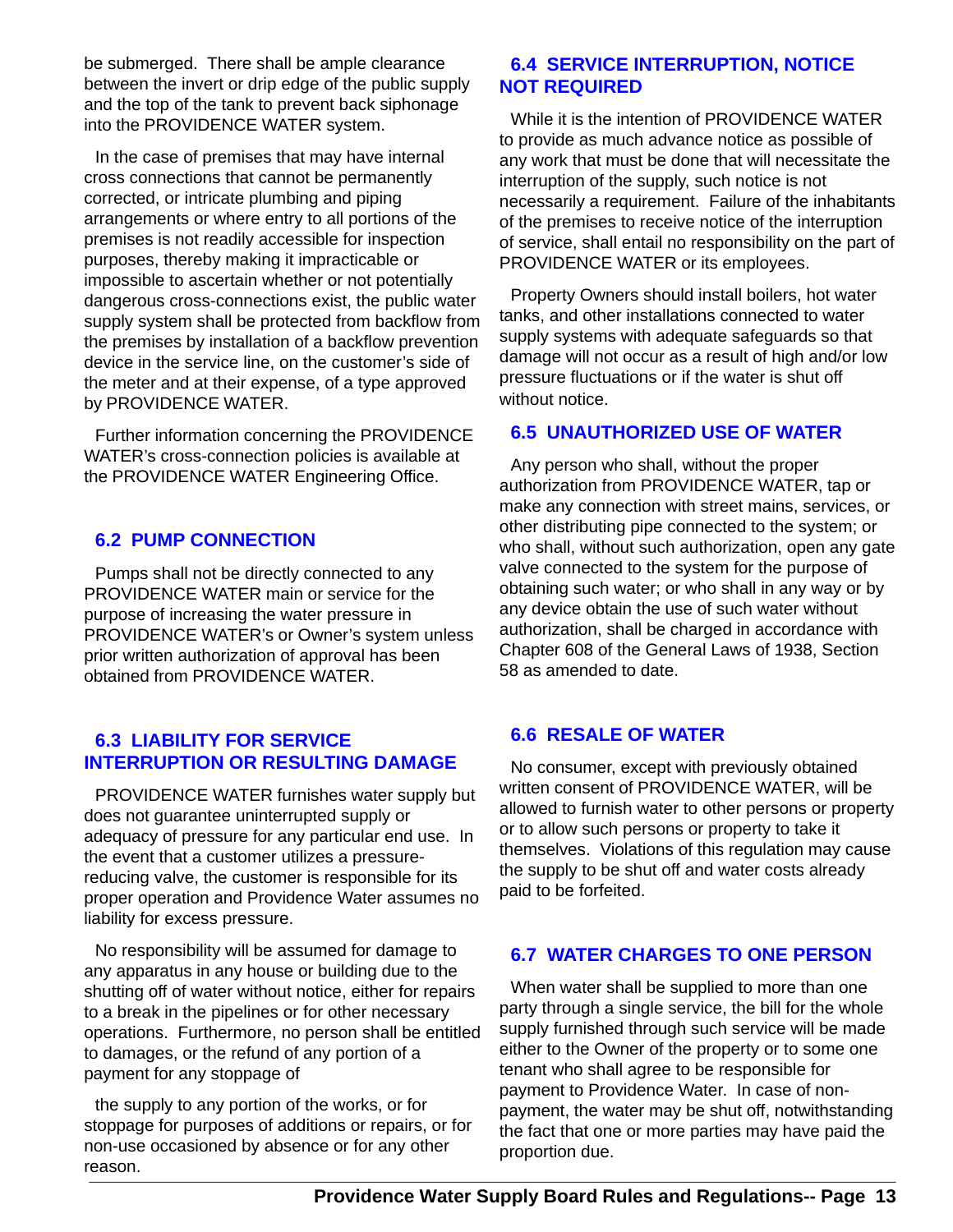#### **6.8 RIGHT TO MAKE INSPECTION**

PROVIDENCE WATER inspectors or its designees must have free access at all reasonable hours to all parts of every building for the purpose of inspecting, removing, replacing and servicing meters, meter reading devices, leak detection devices such as MLOGs, and any future devices which PROVIDENCE WATER may deem advisable or necessary for the safe and efficient operation of its water systems or observing the manner in which the water is used. Failure to comply may result in termination of water service.

#### **6.9 REQUEST FOR TURN-ON**

After service has been shut off for any reason except repairs, it shall not be reopened unless the Owner or the Owner's authorized agent gives a written order to PROVIDENCE WATER.

#### **6.10 REFUSAL TO GIVE SERVICE**

PROVIDENCE WATER reserves the right to refuse to furnish water to any persons or properties that are delinquent in payments for water services.

#### **6.11 PENALTY FOR VIOLATION OF RULES**

If the Owner, agent, lessee, tenant, or person in charge of any premises violates any PROVIDENCE WATER rule or regulation affecting such premises, and fails to remove any violations or comply with any PROVIDENCE WATER written order within ten 10 days after such order shall have been sent by mail to the last known address of such person, PROVIDENCE WATER may discontinue service to such premises.

If water service is so discontinued, it shall not be resumed until the rule or regulation so violated shall have been complied with to the satisfaction of PROVIDENCE WATER and a fee paid to PROVIDENCE WATER for the service of turning the water off and on.

#### **6.12 AMENDMENTS**

**\_\_\_\_\_\_\_\_\_\_\_\_\_\_\_\_\_\_\_\_\_\_\_\_\_\_\_\_\_\_\_\_\_\_\_\_\_\_\_\_\_\_\_\_\_\_\_\_\_\_\_\_\_\_\_\_\_\_\_\_\_\_\_\_\_\_\_\_\_\_\_\_\_\_\_\_\_\_** PROVIDENCE WATER reserves the right to make such amendments to the rules and regulations as may be necessary for the preservation and protection of the PROVIDENCE WATER system.

# **SECTION 7.0 SUGGESTIONS TO CONSUMERS**

#### **7.1 THE WATER METER**

The function of the water meter is to protect PROVIDENCE WATER and the consumer against enormous loss from waste or extravagant use and to fix the charge to consumers according to services rendered. Consumers are advised to learn to read the meter in order that they may verify the meter reading appearing on the bill. The meter will not tell how the water was used but will indicate how much is being used or wasted. All meters used throughout the PROVIDENCE WATER retail system read in cubic feet where one hundred (100) cubic feet is equivalent to approximately 748 gallons.

#### **7.2 HOW TO READ A METER**

Meter registers are straight reading meters of two types. On the 5**/**8 inch and 3**/**4 inch meter registers, there is no so-called stationary zero (0) as is found on the 1, 1-1**/**2, and 2-inch meter registers.

Both types of registers have, in addition to the straight reading, a sweep hand or pointer that rotates and points to a graduated circular scale when water passes through the meter. One rotation of the pointer in the 5**/**8-inch and 3**/**4-inch meter registers indicates that one cubic foot of water passed through, and the rightmost digit on the counter will advance by an increment of one. In the 1, 1-1**/**2, and 2-inch meter registers, one rotation of the pointer indicates that 10 cubic feet of water passed through, and the digit in front of the stationary zero on the counter will be advanced by an increment of one.

#### **7.3 METER ACCURACY**

Water meters are made with great care and precision and should, with reasonable care, give years of satisfactory service. All meters before being set have been carefully checked and tested for accuracy and, when placed in service, are sealed. This seal must not be broken.

#### **7.4 WASTE AND LEAKAGE OF WATER**